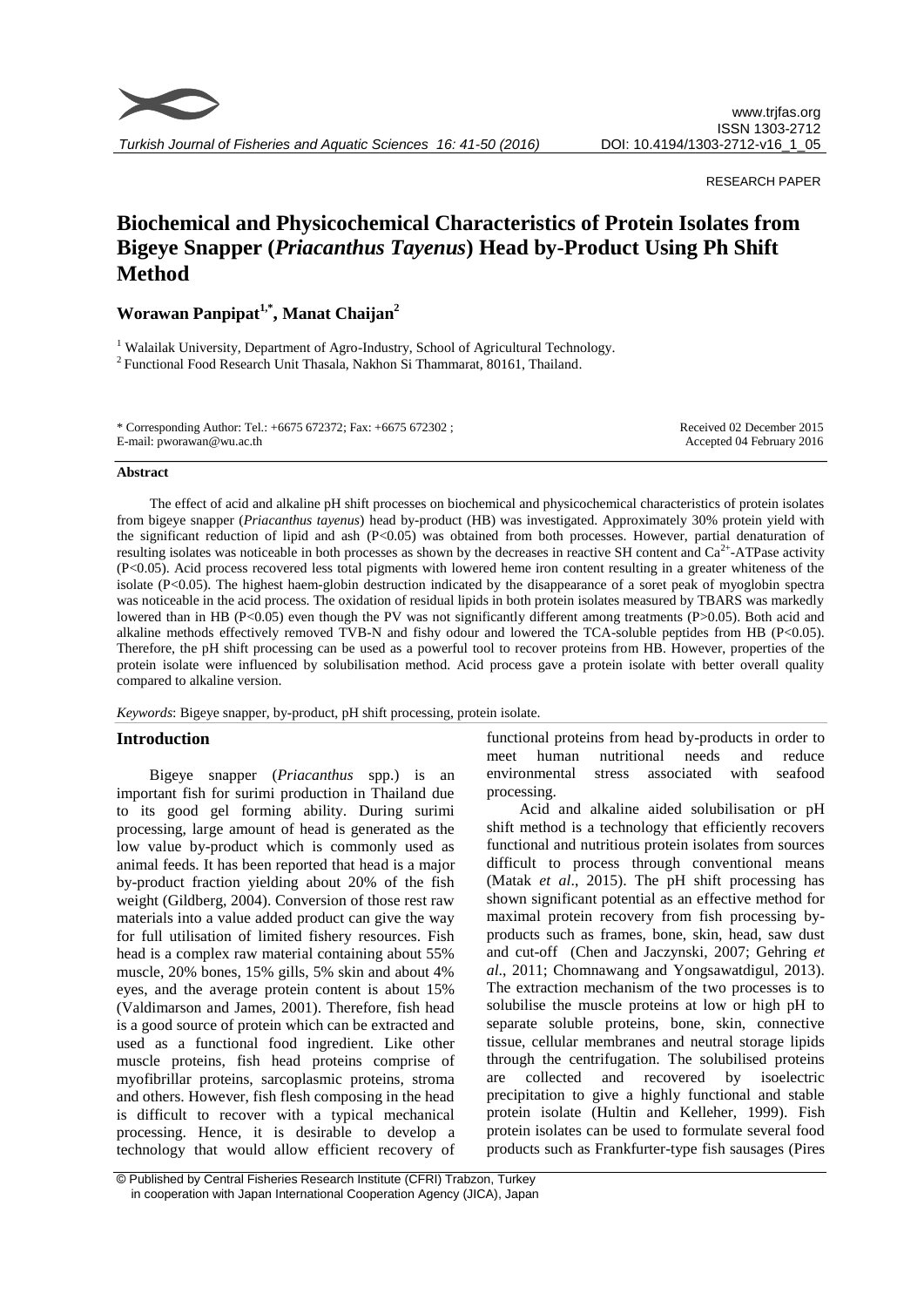*et al*., 2009), fish ball (Shaviklo *et al*., 2010), functional fish protein gels (Tahergorabi *et al*., 2012) and fish burger (Shaviklo *et al*., 2015). From the point of view, the pH shift method could likely be applied to efficiently recover functional proteins from fish head by-products for subsequent development of human food ingredients. This study aimed to recover the proteins from bigeye snapper (*P. tayenus*) head by-product using pH shift method in order to maximise the use of fishery resources and to investigate the biochemical and physicochemical characteristics of the resulting protein isolates.

## **Materials and Methods**

Bigeye snapper (*P. tayenus*) were caught from Khanom coast along the gulf of Thailand and offloaded approximately 24-36 h after capture in June, 2015. Fish were kept in ice, using the fish/ice ratio of 1:2 (w/w), and transported to the Department of Agro-Industry, Walailak University, Thasala, Nakhon Si Thammarat within 1 h. Upon arrival, the fish were washed with cold water  $(4^{\circ}C)$  and beheaded. Fish heads (10 kg) were ground by using a cutter (Talsa Bowl cutter K15e, DSL Food Machinery Ltd, Spain). Ground head by-product (HB) was vacuum packed and kept at  $-18^{\circ}$ C until used.

Recovery of proteins from HB by acid-and alkaline-aided processes was performed according to the method of Marmon and Undeland (2010). HB was thawed under running cold water. The HB, typically 100 g, was mixed with 9 times ice-cold distilled water and homogenised for 2×30 s using an IKA Labortechnik homogeniser (Selangor, Malaysia). The pH of the homogenate was adjusted to either 11.5 (alkaline pH shift method) or 2.5 (acid pH shift method) using 2 M NaOH or 2 M HCl during constant manual stirring until the pH was stable. The pH was monitored with a calibrated pH meter (Cyberscan 500, Singapore). The pH-adjusted homogenates were centrifuged at 8,000×*g* in a RC-5B plus centrifuge (Sorvall, Norwalk, CT, U.S.A.) at  $4^{\circ}$ C for 20 min. The solubilised proteins in the supernatant were collected and separated from the pellet and the floating fat layer by filtering through three layers of 40 mesh cotton sheet (Gammaco, Thailand). Thereafter, the pH of supernatant was adjusted to 5.5 by using 2 M HCl or 2 M NaOH. A second centrifugation was performed, and the pellet, referred to protein isolate, was collected and weighed. After proximate analysis, the moisture content of both fresh protein isolates and HB was equally adjusted to 75.36% (the initial moisture content of fish muscle) with cold distilled water prior to physicochemical and biochemical analyses.

Moisture, protein, fat and ash contents of HB and protein isolates were determined according to the methods of AOAC (2000).

Reactive sulfhydryl (SH) content was measured

using 5,5-dithiobis(2- nitrobenzoic acid) (DTNB) according to the method of Ellman (1959). Natural actomyosin (NAM) from HB and acid/alkaline protein isolates prepared as described by Benjakul *et al*. (1997) (0.5 ml, 4 mg/ml) was added to 4.5 ml of 0.2 M Tris-HCl buffer, pH 6.8. Thereafter, 0.5 ml of 0.1% DTNB solution was added into the mixture and subjected to incubation at  $40^{\circ}$ C for 25 min. Absorbance was measured at 412 nm using a Shimadzu UV-2100 spectrophotometer (Shimadzu Scientific Instruments Inc., Columbia, MD, U.S.A.). A blank was prepared by replacing the sample with 0.6 M KCl, pH 7.0. SH content was calculated from the absorbance using the molar extinction of 13,600  $M^{-1}$ cm<sup>-1</sup> and was expressed as mol/10<sup>5</sup> g protein.

The  $Ca^{2+}$ -ATPase activity of NAM from HB and acid/alkaline protein isolates was determined according to the method of Benjakul *et al.* (1997). NAM was diluted to 2.5-8 mg/ml with 0.6 M KCl, pH 7.0. Diluted NAM solution (1 ml) was added to 0.6 ml of 0.5 M Tris-maleate, pH 7.0 and 1 ml of 0.1 M CaCl<sub>2</sub> was added to this mixture. Deionised water was added to make up a total volume of 9.5 ml. Thereafter, 0.5 ml of 20 mM ATP solution was added to initiate the reaction. The reaction was conducted for 8 min at  $25^{\circ}$ C and terminated by adding 5 ml of chilled 150 g/l TCA. The reaction mixture was centrifuged at 3,500*×g* for 5 min and the inorganic phosphate liberated in the supernatant was measured by the method of Fiske and Subbarow (1925). The Ca<sup>2+</sup>-ATPase activity was expressed as micromoles inorganic phosphate (Pi) released per milligram of protein per minute. A blank solution was prepared by adding chilled TCA prior to addition of ATP.

The total pigment content of the HB and protein isolates was determined according to the method of Hornsey (1956). The total pigment was calculated as hematin using the following formula:

Total pigment content (ppm) =  $A_{640} \times 680$ 

Haem iron content was calculated according to Cheng and Ockerman (2004) with the factor of  $0.00882$  ug/ug hematin using the following formula:

Haem iron (mg/100 g) = total pigment (ppm)  $\times$ 0.00882

Myoglobin was extracted from HB and protein isolates according to the method described by Chaijan *et al*. (2005). The absorption spectra of extracted myoglobin were recorded from 350 to 450 nm at the scanning rate of 1,000 nm/min using 40 mM phosphate buffer, pH 6.8 as a blank.

Colorimetric values of the HB and protein isolates were obtained, in triplicate, by using a portable Hunterlab Miniscan/EX instrument (10 standard observers, illuminant D65, Hunter Assoc. Laboratory; VA, U.S.A.). The tristimulus  $L^*$ (lightness),  $a^*$  (redness/greenness), and  $b^*$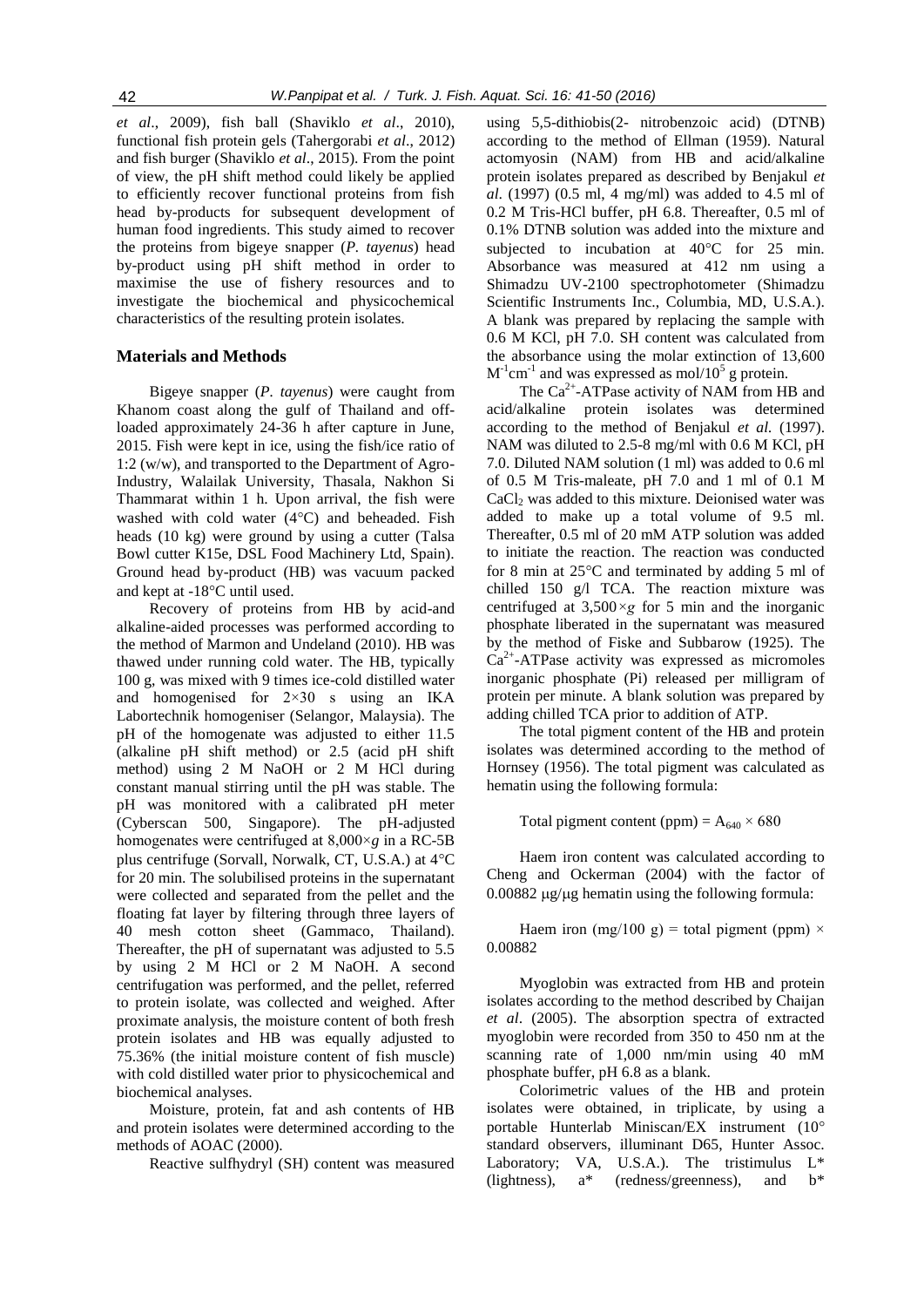(yellowness/blueness) measurement mode was used as it relates to the human eye response to colour. The redness index (a\*/b\*) of sample was determined as described by Chen *et al*. (1997) and the whiteness was calculated as described by Rawdkuen *et al*. (2009) as follows:

Whiteness = 100 -  $[(100 - L^*)^2 + a^{2} + b^{2}]^{1/2}$ 

Peroxide value (PV) was determined according to the method of Low and Ng (1978). The sample (2.0 g) was treated with 25 ml of organic solvent mixture (chloroform: acetic acid mixture, 2:3). The mixture was shaken vigorously, followed by addition of 1 ml of saturated potassium iodide solution. The mixture was kept in the dark for 5 min and 75 ml of distilled water were added and the mixture was shaken. To the mixture, 0.5 ml of starch solution (1%, w/v) was added as an indicator. The peroxide value was determined by titrating the iodine liberated from potassium iodide with standardised 0.01 N sodium thiosulfate solution. The PV was expressed as milliequivalents of free iodine per 100 g of lipid.

Thiobarbituric acid-reactive substances (TBARS) assay was performed as described by Buege and Aust (1978). Ground sample (0.5 g) was homogenised with 2.5 ml of a solution containing 0.375% thiobarbituric acid, 15% trichloroacetic acid and 0.25 N HCl, using an IKA Labortechnik homogeniser. The mixture was heated in a boiling water bath (95-100 $^{\circ}$ C) for 10 min to develop a pink colour, cooled with running tap water and centrifuged at  $3,600 \times g$  at  $25^{\circ}$ C for 20 min. The absorbance of the supernatant was measured at 532 nm. A standard curve was prepared using 1,1,3,3 tetramethoxypropane at concentrations ranging from 0 to 10 ppm. TBARS was calculated and expressed as mg malonaldehyde (MDA) equivalent/kg sample.

Carbonyl content of NAM extracted from HB and protein isolates was determined according to the method of Liu *et al*. (2000). NAM solution (0.5 ml, 4 mg/ml) was reacted with 2.0 ml of 10 mM 2,4 dinitrophenylhydrazine (DNPH) in 2 N of HCl for 1 h at room temperature. After incubation, 2 ml of 20% TCA were added to precipitate protein. The pellet was washed twice with 4.0 ml of ethanol: ethylacetate (1:1, v/v) mixture to remove unreacted DNPH, blow-dried, and dissolved in 1.5 ml of 0.6 M guanidine hydrochloride in 20 mM potassium phosphate (pH 2.3). Absorbance of protein was measured at 370 nm. A molar absorptivity of 22,400  $M^{-1}$  cm<sup>-1</sup> was used to calculate protein-carbonyl content.

Determination of TCA-soluble peptides was performed according to the method of Benjakul *et al*. (1997). Sixteen ml of 5% TCA were added to 2 g of sample. The mixture was homogenised for 2 min at a speed of 11,000 rpm for 2 min. The homogenate was incubated at  $4^{\circ}$ C for 1 h and centrifuged at  $8,000 \times g$ for 5 min  $(25^{\circ}C)$ . TCA-soluble peptides in the supernatant were measured according to the Lowry method (Lowry *et al.*, 1951) and expressed as µmol tyrosine (Tyr)/g sample.

Total volatile base nitrogen (TVB-N) contents were determined using the Conway micro-diffusion assay as described by Ng (1987). A sample (2 g) was added to 8 ml of 4% TCA (w/v) and homogenised at a speed of 11,000 rpm for 2 min. The homogenate was centrifuged at 3,000×*g* for 15 min at room temperature. The supernatant referred to as 'sample extract' (1 ml) was placed in the outer ring of the Conway apparatus. The inner ring solution (1% boric acid containing the Conway indicator) was then pipette into the inner ring. To initiate the reaction,  $K_2CO_3$  (1 ml) was mixed with sample extract. The Conway unit was closed and incubated at  $37^{\circ}$ C for 60 min. The inner ring solution was then titrated with 0.02 N HCl until the green colour turned to pink.

The fishy odour intensity of HB and acid/alkaline protein isolates was investigated by a small internal panel (4 people; two men and two women with average age of 28) as described by Richards, Kelleher, & Hultin (1998). Thirty grams of raw samples were flattened out in the bottom of 225 ml screw-capped Erlenmeyer flasks (bottom diameter = 75 mm) using an L-shaped stainless steel spatula. The sample thickness became  $\sim$ 6 mm. The capped sample bottles were stored on ice. Panelists sniffed the headspace above the samples by uncapping the 225 ml screw-capped Erlenmeyer flasks. Attention was given to recognise the intensity of fishy odour, which was marked on a scale from 0 to 10. On this scale, 0 and 10 indicated no smell and maximum fishy odours, respectively.

Data were subjected to analysis of variance (ANOVA). Comparison of means was carried out by Duncan's multiple-range test to identify significant differences (P<0.05) among treatments (Steel and Torrie, 1980). Statistical analysis was performed using the Statistical Package for Social Science (SPSS 10.0 for windows, SPSS Inc., Chicago, IL, U.S.A.).

# **Results and Discussion**

The proximate compositions of the acid- and alkali-made protein isolates differed from one another, and were significantly different from that of the HB (P<0.05) (Table 1). The isolates had higher water content than the HB  $(P<0.05)$ . The moisture contents in the original HB, alkaline isolate and acid isolate were 75.36%, 86.47% and 91.81%, respectively. The highest moisture content in the acid process was possibly due to the fact that the pellet contained a large loosely structured gel holding a large fraction of the water. The protein contents in the original HB, alkaline isolate and acid isolate were 54.09%, 57.26% and 60.52% on a dry weight basis, respectively. These results was in agreement with Chen and Jaczynski (2007) who reported the protein contents of 36.78-53.81% dry basis in protein isolates from trout processing by-products (fish meat left over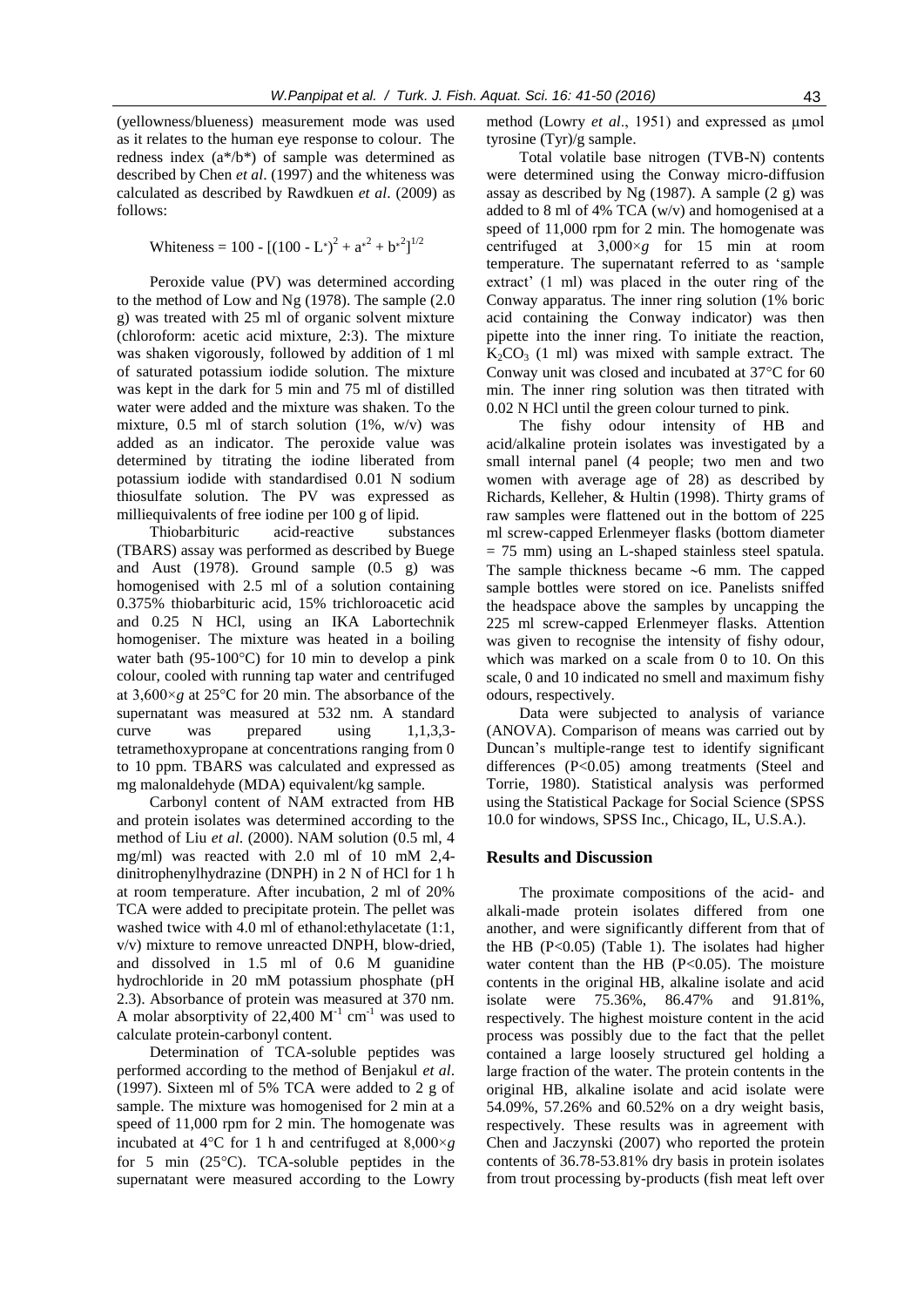| Compositions            | НB                            | Acid-made<br>protein isolate  | Alkaline-made<br>protein isolate |
|-------------------------|-------------------------------|-------------------------------|----------------------------------|
| Moisture content $(\%)$ | $75.36\pm0.19^{\rm a}$        | 91.81 $\pm$ 0.85 <sup>c</sup> | $86.47\pm0.41^{b}$               |
| Protein (%, dry weight) | 54.09 $\pm$ 1.05 <sup>a</sup> | $60.52 \pm 1.97$ <sup>c</sup> | $57.26 \pm 1.30^b$               |
| Fat $(\%$ , dry weight) | $5.99 \pm 0.27$ °             | $0.16 \pm 0.19^a$             | $1.08 \pm 0.04^b$                |
| Ash (%, dry weight)     | $25.09 \pm 1.28$ <sup>c</sup> | $3.42\pm0.12^b$               | $1.13 \pm 0.04^a$                |

**Table 1.** Proximate composition of HB and acid- and alkaline-made protein isolates

Values are given as mean±standard deviation from triplicate determinations. Different letters in the same row indicate significant differences (P<0.05).

on bones, head, skin, etc.). Bechtel *et al*. (2006) used the alkaline process to isolate proteins from salmon and pollock heads to obtain protein yields ranging from 50% to 87%. However, higher protein content (85-90% dry basis) was found in protein isolate obtained from tilapia frame by-products (Chomnawang and Yongsawatdigul, 2013). Thus, protein recovery by pH shift process was significantly differed among raw materials. According to the results, the protein content in the protein isolate recovered from bigeye snapper head was increased by about 12% and 6% on a dry weight basis, for acid and alkaline process, respectively, when compared to that in HB. However, the protein yield calculated based on protein content of both processes was comparable  $(-30%)$ . No difference in dry matter yield of both processes was also noticeable  $(\sim 27\%)$ . Low protein recovery in alkaline or acid aided processes is probably caused by the denaturation of muscle proteins induced by pH shift. Denaturation of proteins with subsequently increased hydrophobic interactions caused aggregation of the proteins (Zayas, 1997). Thus, the aggregated proteins can simultaneously separate, together with other bone, skin and debris, from the supernatant at the first centrifugation step.

The lipid content, on the other hand, was lowered by  $\sim$ 97% in the acid-made isolate and  $\sim$ 82% in the alkaline-made isolate compared to the HB (P<0.05) (Table 1). Lipid removal from the recovered proteins is often desirable because fish lipids are susceptible to oxidation, which leads to rancidity development commonly associated with a fishy odour (Chen and Jaczynski, 2007). It can be noted that both acid and alkaline pH shift methods possess high efficiency in term of fat removal. At low and high extraction pH, proteins were completely solubilised and separated from the storage lipids and membrane phospholipids. Hultin and Kelleher (2000) supposed that the first centrifugation step will cause a portion of the membrane phospholipids to sediment in the bottom layer of the centrifuge tube, and also cause significant separation of neutral lipids to the top. From the result, an acid pH shift process is more effective to remove fat from HB. The lower lipid removal efficacy of alkaline process would probably due to the reaction between alkaline and lipids to form soap. The resulting soap may form an adduct and coprecipitate with muscle proteins during pI precipitation. The result of this study was in contrast

with the report of Chomnawang and Yongsawatdigul (2013) and Chen and Jaczynski (2007) who found that alkaline process had better potential to remove fat from tilapia frame by-products and trout processing by-products, respectively, than did acid process. However, no differences in fat content in acid-made isolate and alkaline-made isolate were reported in gutted herring (Marmon and Undeland, 2010) and minced tilapia (Rawdkuen *et al*., 2009).

The ash contents of both acid- and alkalinemade protein isolates were lower than that of HB (P<0.05) (Table 1). The initial HB contained high content of ash (25.09% dry weight). The ash content in the isolate was reduced by about 86% and 95% on a dry weight basis, for acid and alkaline process, respectively. This was due to the removal of bones, skin, and cartilage from head during pH shift processing (Table 1). Marmon and Undeland (2010) reported that the amount of ash should be seen as a measure of impurities, and it is of great importance to reduce it to concentrate the proteins. The study on silver carp also showed that the alkaline process removed significantly more ash than the acid process (Taskaya *et al*., 2009). The higher ash content retained in protein solubilised at acid condition (pH 2.5) was possibly due to the mineral extraction from head, such as Ca, P, and Mg, at extreme acidic condition. The extracted minerals could bind with muscle proteins and thus co-precipitate into the final protein isolate. Also, the water soluble minerals can be incorporated into protein matrix during proteinwater interaction. Greater moisture content in acid isolate was possibly somehow correlated with the higher ash content in this protein isolate. In addition, during protein precipitation, the higher volume of NaOH solution content was used to adjust the pH of protein solution to pH 5.5 at the acidic condition than HCl solution content at the alkaline condition, resulting in higher extent of NaCl formation (Chomnawang and Yongsawatdigul, 2013). The final ash content in this study (1.13-3.42% dry weight) was similar to what has been found in protein isolates from trout by-products (1.4-2.1%) (Chen and Jaczynski, 2007) and gutted herring (1-1.5%) (Marmon and Undeland, 2010).

It is a commonly held view that denaturing fish muscle proteins has a detrimental impact on their functional properties. Denaturation often results in negative changes in protein functionality such as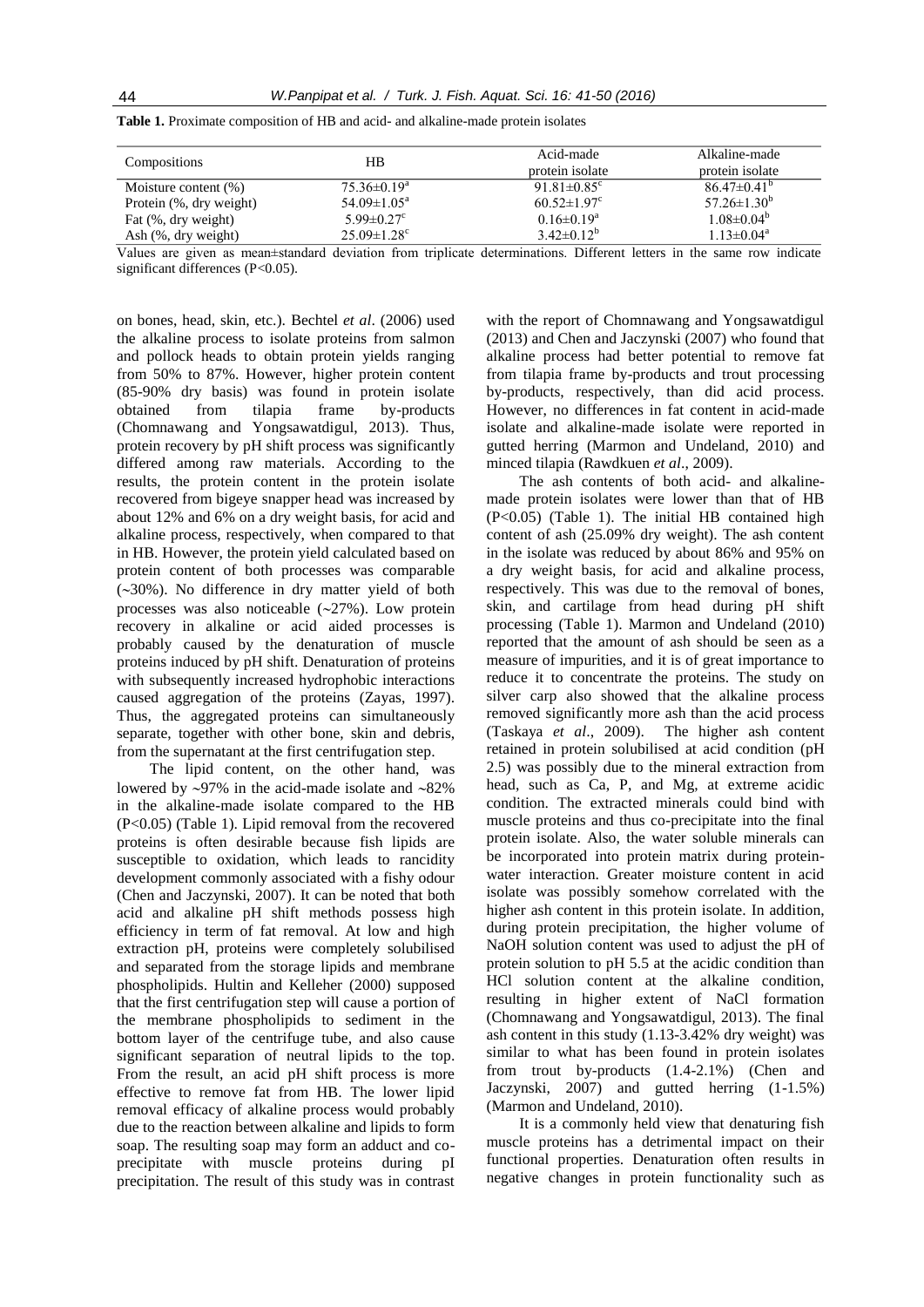enzyme activity or loss of some functional properties. The effect of isolation pH on protein denaturation in term of reactive SH content and  $Ca^{2+}$ -ATPase activity is presented in Figure 1a and 1b, respectively. The content of reactive SH groups in HB was 10.03  $mol/10^5$  g protein and it was decreased by the pHshifting treatments at pH  $2.5$  and  $11.5$  (P<0.05) (Figure 1a). The decrease in reactive SH content during pH shift processing was probably due to the formation of disulfide bonds via SH oxidation and SH/SS interchange reactions. However, no significant difference in reactive SH content was observed among acid made- and alkaline made- protein isolates (P>0.05). Other studies with the acid and alkali processes have either reported differences or no differences in reactive and total SH groups.

The  $Ca^{2+}$ -ATPase activity has been widely used as a measure of myosin integrity. The  $Ca<sup>2+</sup>-ATP$ ase activity of acid- and alkaline-made protein isolates was lower than that of HB  $(P<0.05)$  (Figure 1b), indicating the partial protein unfolding or the aggregation of myosin during pH shift processing. This phenomenon could explain why the protein isolates had lower SH content (Figure 1a). The major SH groups are located at the myosin head and the exposure of those SH induced by acid/alkaline condition, leading to the oxidation of SH to form disulfide bond. The  $Ca^{2+}-ATP$ ase also located at the myosin head and the loss of  $Ca^{2+}$ -ATPase activity can result from the denaturation and the head-to-head aggregation of myosin. However, there were no significant differences in  $Ca<sup>2+</sup>$ -ATPase content of both isolates (P>0.05). From the results, the reduction of SH content together with the decrease in  $Ca<sup>2+</sup>-ATP$ ase activity found in both protein isolates strongly indicated the loss of myosin integrety during pH shift processing. It was suggested by Kristinsson and Hultin (2003) that ATPase activity is essentially lost in the acid and alkaline processing where the proteins are partially denatured at low and high pH and then only partially refolded when the pH is readjusted.

The total pigment content of original HB, acidmade protein isolate and alkaline-made protein isolate was 167.05, 54.17 and 146.43 mg/kg, respectively (Table 2). Haem pigments especially myoglobin and haemoglobin are mainly responsible for colour of muscle foods. From the results, either acid or alkaline solubilisation could remove myoglobin and other pigments in HB, leading to lower pigment content in protein isolates. It was noted that the acid-made protein isolate had a lower total pigment content than the alkaline counterpart (P<0.05). Lower total pigment content found in acid-made protein isolate was probably due to the degradation of haem pigments induced by extreme acid condition rather than removal them from the isolate. It has been reported that at acidic pHs, the proton-catalysed displacement process and a protoporphyrin IX ring destruction may be responsible for promoting haem loss which limited total pigment detection (Chaijan and Undeland, 2015). From Table 2, the haem iron content of original HB, acid-made protein isolate and alkaline-made protein isolate was 1.47, 0.48 and 1.29 mg/100 g, respectively, and it was suggested that acid processing caused a significant destruction of haem iron. To confirm this assumption, the absorption spectra in the soret region of extracted myoglobin were scanned and it was seen that the acid-made protein isolate sample gave rise to a lower soret peak than samples made with alkaline process (Figure 2). It has been earlier reported that at very acidic pHs, the soret peak of fish myoglobin tended to decrease which indicated the destruction of haem protein (Chaijan and Undeland, 2015). In the case of alkaline process, higher pigment content was recovered in the form of haem-globin complex as shown by higher haem iron content (Table 2) with higher soret peak (Figure 2) when compared to acid process. Coprecipitation of native or partially denatured haem proteins at pH 5.5 was more likely to occur during alkaline process than acid process. It has been reported in the pH shift processing that, after the



**Figure 1.** Reactive SH content (a) and  $Ca^{2+}$ -ATPase activity (b) of NAM extracted from HB and acid- and alkaline-made protein isolates**.** \*Bar indicated standard deviation from triplicate determinations. \*\*Different letters indicate significant differences between treatments (P<0.05).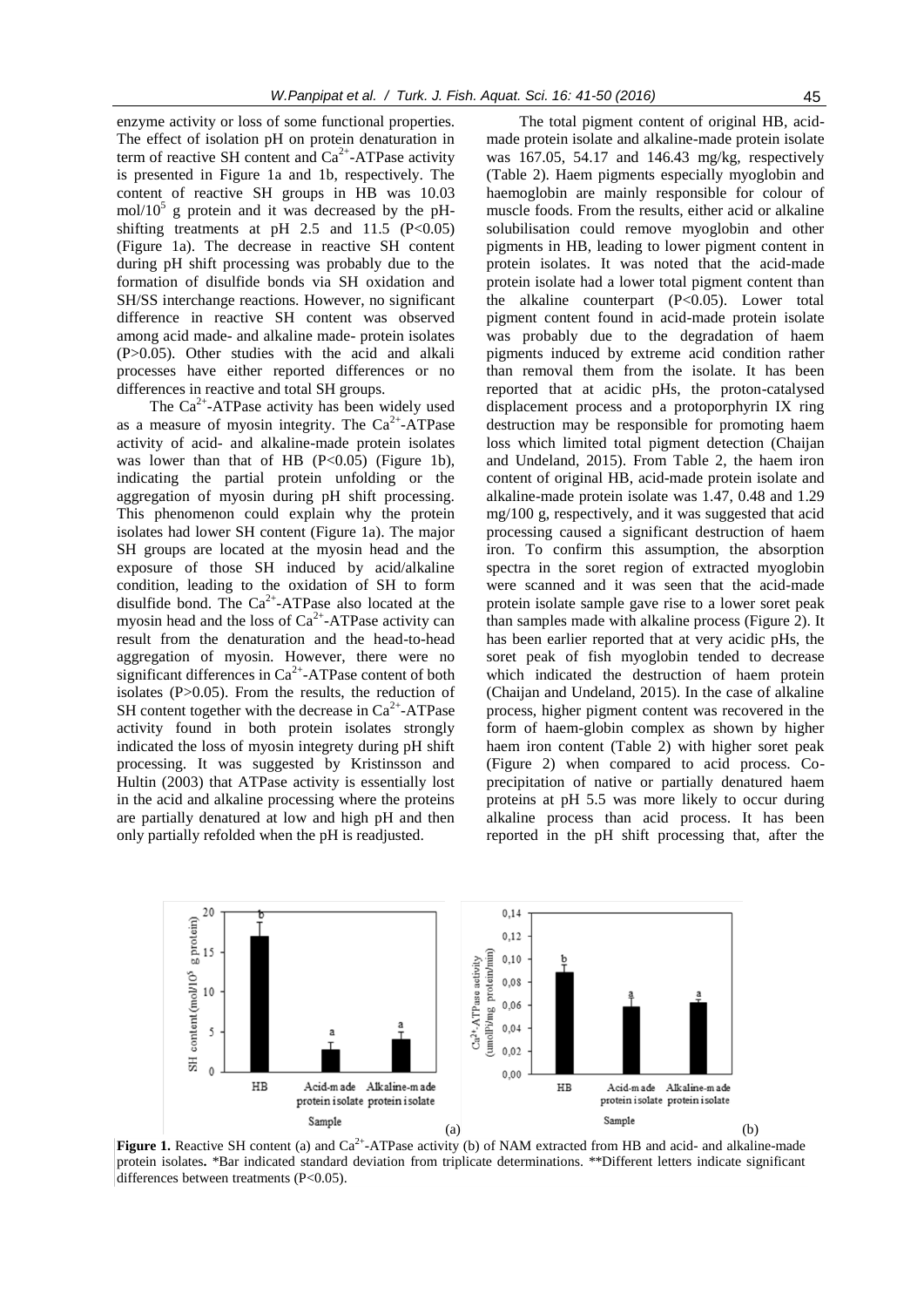recovery process, retained myoglobin could be coprecipitated with myofibrillar proteins. In addition, the Hornsey's method used to quantify the total pigment in this study was suited for the alkaline pH shift processing (Chaijan and Undeland, 2015).

The colour of the protein isolates is of great importance from a consumer perspective and determines what products the isolates can be incorporated into. The colour of protein isolates and original HB is shown in Table 2. The pH shift protein isolation processes both increased the lightness (L*\**) and reduced the redness (a*\**) and redness index  $(a^*/b^*)$  of the protein isolates compared to the HB (P<0.05). Thus, the total whiteness value was also increased (P<0.05). The acid-made protein isolate was lighter than the alkali-made one  $(P<0.05)$ . A whiter colour could be due to a greater removal of pigments such as myoglobin, haemoglobin and melanin after the acid-aided process. Additionally, the degradation of myoglobin under extreme acidic condition can be another factor causing the improved whiteness of the resulting protein isolate. Haem-globin dissociation upon acid treatment may result in the colourless heme and globin and thus increase the whiteness. For the

yellowness (b*\**), it was noted that the highest b\* value was found in alkaline-made protein isolate suggesting the yellow discolouration of this isolate. The increased b\* value was possibly caused by the Maillard reaction which prefered the alkaline condition. Bates *et al*. (1998) reported that the pH strongly influenced the proportion of the amino acid in the unprotonated form and thus the initial condensation step of the Maillard reaction was augmented by higher pH. Higher pH favours the reductone formation over furfural production from the Amadori products, leading to colour development. This result was in agreement with Marmon and Undeland  $(2010)$  who found the increased  $L^*$  value with the decreased a\* value of acid and alkaline protein isolates from gutted herring compared to the original mince. They also observed that the b\* value was not reduced during pH shift processing.

Lipid oxidation in muscle foods is predominantly detrimental to overall quality and storage stability. The lipid oxidation of acid- and alkaline-made protein isolates represent in PV and TBARS is shown in Figure 3a and 3b, respectively. From the result, the lower lipid oxidation in term of

**Table 2** Total pigment content and colour properties of HB and acid- and alkaline-made protein isolates

| <b>Characteristics</b>    | HВ                             | Acid-made<br>protein isolate  | Alkaline-made<br>protein isolate |
|---------------------------|--------------------------------|-------------------------------|----------------------------------|
| Total pigment (ppm)       | $167.05 \pm 2.39$ <sup>c</sup> | 54.17 $\pm$ 1.4 <sup>a</sup>  | $146.43 \pm 1.42^b$              |
| Heme iron $(mg/100 g)$    | $1.47 \pm 0.00$ <sup>c</sup>   | $0.48 \pm 0.01^a$             | $1.29 \pm 0.01^b$                |
| Colour                    |                                |                               |                                  |
| $L^*$                     | $40.09 \pm 0.04$ <sup>a</sup>  | $56.23 \pm 0.02$ <sup>c</sup> | $44.85 \pm 0.05^{\rm b}$         |
| $a^*$                     | $7.89 \pm 0.03$ <sup>c</sup>   | $1.3 \pm 0.03^{\text{a}}$     | $3.3 \pm 0.06^b$                 |
| $h^*$                     | $10.16 \pm 0.07^{\text{a}}$    | $10.89 \pm 0.08^{\text{a}}$   | $14.52 \pm 0.13^b$               |
| Whiteness                 | $38.72 \pm 0.05^{\text{a}}$    | 54.88 $\pm$ 0.03 $\rm{c}$     | $42.88 \pm 0.03^b$               |
| Redness index $(a^*/b^*)$ | $0.78 \pm 0.01$ <sup>c</sup>   | $0.12 \pm 0.00^a$             | $0.23 \pm 0.01^b$                |

Values are given as mean±standard deviation from triplicate determinations. Different letters in the same row indicate significant differences (P<0.05).



Figure 2. Absorption spectra in the soret region (350-450 nm) of myoglobin extracted from HB and acid- and alkalinemade protein isolates.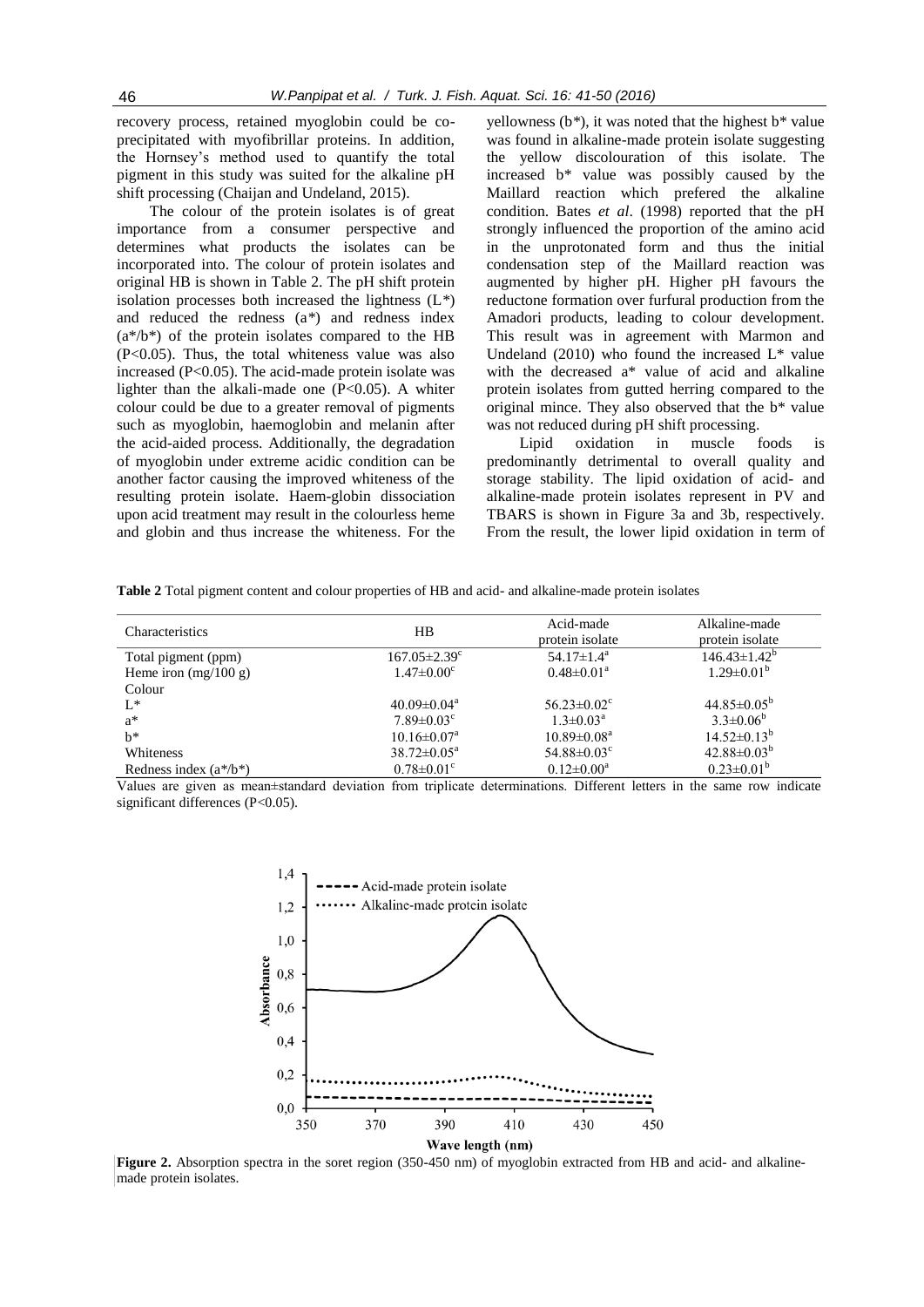TBARS was found in both protein isolates than that of original HB (P<0.05) which was correlated to lower fat content in protein isolates (Table 1). However, PV was comparable between both protein isolates and the beginning HB (P>0.05). In general, PV represented the formation of peroxide which is unstable compound degrading within a few seconds. Therefore, determination of PV at a specific time does not reflect indeed lipid oxidation status. In addition, the HB sample might consist of high amount of phospholipids that basically structured in brain cell membrane. Fish phospholipids mainly consist of unsaturated fatty acids, especially n-3 fatty acids which are susceptible to oxidation. Likewise, the oxidation of unsaturated fatty acids produced mostly aldehydes, particularly malonaldehyde which is adequately analysed by using TBARS method. It has been reported that acid processing results in rapid development of lipid oxidation (Undeland *et al*., 2005). Although the pro-oxidative activity of myoglobin/haemoglobin is greatly increased at acidic pH (Kristinsson, 2002) but, in this study, no significant difference in TBARS of acid and alkaline isolates was noticeable. It can be postulated that both versions of pH shift process can enhance the oxidative instability of lipid in bigeye snapper head by-product to the same extent. Not only haem proteins and nonhaem iron induced lipid oxidation was established in pH shift process but the other mechanisms like free radical chain reaction was also taken place. Additionally, the alteration of natural antioxidants during pH shift process should impact the degree of lipid oxidation. Since the cytosolic extracts have both anti- and pro-oxidative effects *in vitro* and *in vivo* like systems (Undeland *et al*., 2003). In this study, the TBARS value of both protein isolates was  $\sim$ 2 mg MDA equivalent per 1 kg protein isolate which was below a detection limit for rancid taste in fish. TBARS value above 5-8 mg MDA equivalent per 1 kg fish will probably have rancid flavours (Nunes *et al*., 1996).

The protein oxidation directly affects muscle food quality because consequence of oxidative stress, proteins undergoes covalent modification and incurs structural changes. The protein oxidation of protein isolates and HB measured by the carbonyl contents is depicted in Figure 3c. The protein carbonyl contents of protein isolates were lowered than that of HB (P<0.05) suggesting that both acid and alkaline solubilisation methods efficiently prevented protein oxidation in bigeye snapper head. Additionally, no significant difference in protein carbonyl content was found among acid and alkaline treatments (P>0.05) (Figure 3c). This result was correlated to the lower fat content with the lower lipid oxidation as indicated by TBARS in both protein isolates compared to HB (Table 1 and Figure 3b). Although, metal catalysed oxidation has been reported as a primary mechanism by which proteins are directly oxidised *in vivo* to form carbonyl derivatives (Stadtman and Oliver, 1991), but lipid mediated protein oxidation is believed to occur by various mechanisms (Schaich and Karel, 1975). One proposed mechanism describes a protein or amino residue radical and lipid oxidation product (malondialdhyde) condensation reaction, forming a lipid-protein complex. Thus, the lower the lipid oxidation occurred the lower the protein carbonyl content can be observed.

The presence of TCA-soluble peptides indicated the proteolytic degradation and higher TCA-soluble peptide content related to a greater hydrolysis of muscle proteins (Benjakul *et al*., 1997). From the results, lower TCA-soluble peptides content of both acid and alkaline protein isolates was noticeable when compared to the raw material  $(HB)$   $(P<0.05)$  (Table 3). No difference in TCA-soluble peptides content was found among acid and alkaline isolates (P>0.05). It can be postulated that both versions of the pH shift processing potentially removed the oligopeptides originally found in the raw material or partially inactivated the protease activity during the pH adjustment resulting in lowered TCA-soluble peptides in both isolates. Kristinsson and Liang (2006) reported a partial hydrolysis of myosin in both acidand alkaline-aided processes.

TVB-N value indicates the breakdown of the cellular structure as well as to the growth of microorganisms that are either naturally associated with the fish, or associated to contamination during handling and storage. Generally, TVB-N is a term that includes measurement of trimethylamine (TMA), dimethylamine (DMA), ammonia and other compounds associated with seafood spoilage. Thus, the increased TVB-N content was noticed in fish with losing their freshness and becoming spoilage. In order to know how pH solubilisation method could eliminate the exiting TVB-N from the raw material, the measurement of TVB-N content in protein isolates was carried out in comparison with that in the original HB. The result showed that either acid aided- or alkaline aided process effectively removed the TVB-N from HB (P<0.05) (Table 3). However, no different observation in TVB-N content was obtained between acid made- and alkaline made- protein isolates (P>0.05), indicating no effect of pH environment on TVB-N elimination. The expelling of TVB-N compounds was might be principally due to the washing mechanism which can be found in the second centrifugation step of both acid and alkaline processes. Hence, the similar removal efficiency was not out of our expectation. During pI precipitation of isolated proteins, the hydrophilic volatile base nitrogen such as TMA, DMA, ammonia and other amines would be leached out into the supernatant fraction by forming interaction with water. Asgharzadeh *et al*. (2010) reported that washing silver carp mince twice with distilled water and then twice with 0.3% aqueous NaCl led to a remarkably lower TVB-N content compared to unwashed mince.

The acid and alkaline aided processes showed a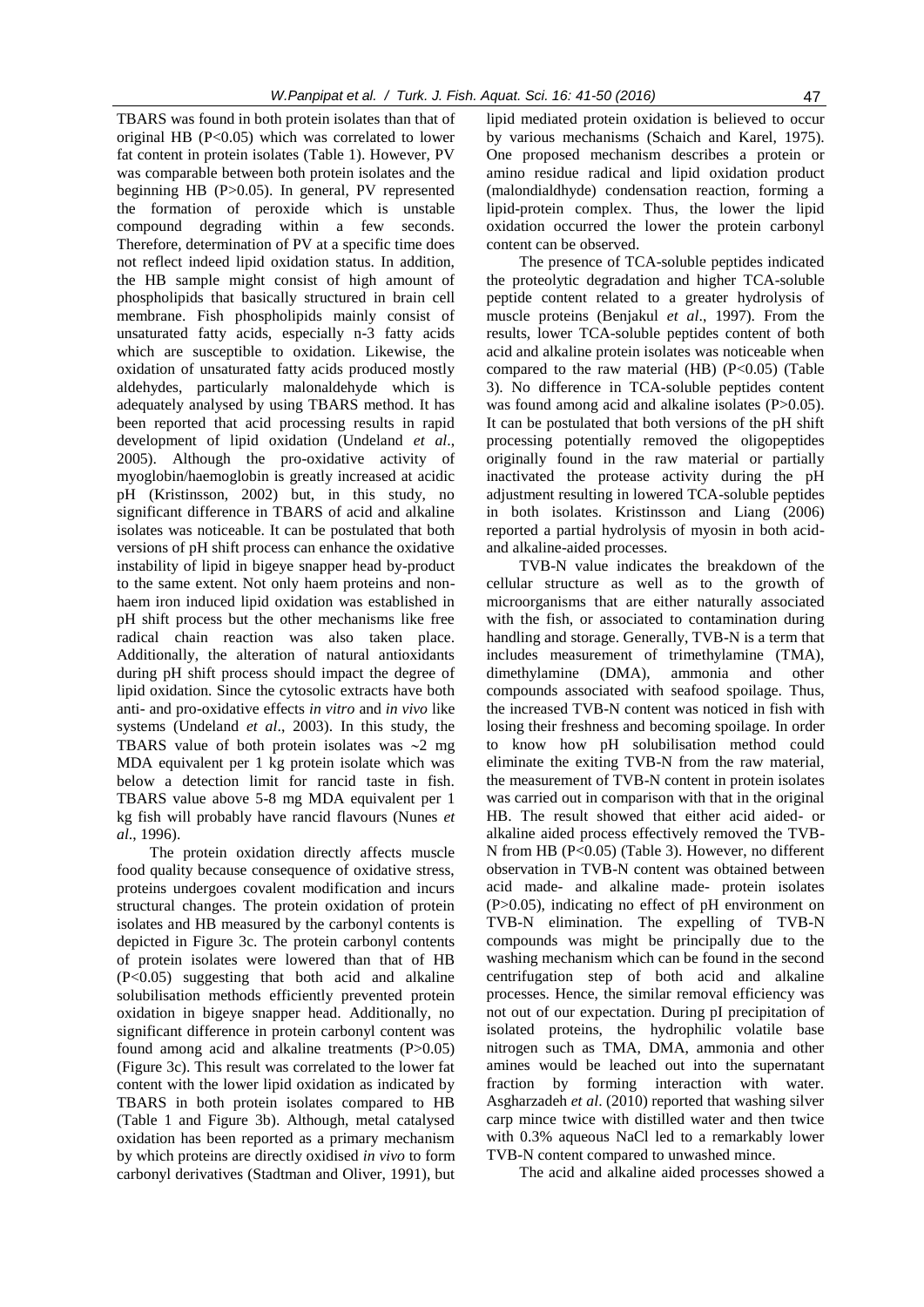

**Figure 3.** PV (a), TBARS (b) and protein carbonyl content (c) of HB and acid- and alkaline-made protein isolates.\*Bar indicated standard deviation from triplicate determinations. \*\*Different letters indicate significant differences between treatments  $(P<0.05)$ .

**Table 3.** TCA-soluble peptide, TVB-N content and fishy odour of HB and acid- and alkaline-made protein isolates

| Parameters                          | HВ                       | Acid-made<br>protein isolate | Alkaline-made<br>protein isolate |
|-------------------------------------|--------------------------|------------------------------|----------------------------------|
| TCA-soluble peptide                 |                          |                              |                                  |
| ( $\mu$ mol Tyr/g sample)           | $4.85\pm0.96^b$          | $1.22 \pm 0.08^a$            | $1.40 \pm 0.05^{\text{a}}$       |
| TVB-N $(mg N/100 g \text{ sample})$ | $20.76 \pm 1.05^{\circ}$ | $2.01 \pm 0.13^a$            | $2.71 \pm 0.20^a$                |
| Fishy odour                         | $7.75 \pm 1.26^b$        | $4.75 \pm 1.50^a$            | $5.25 \pm 0.96^a$                |

Values are given as mean±standard deviation from triplicate determinations except for fishy odour which are given as mean±standard deviation from four determinations. Different letters in the same row indicate significant differences (p<0.05).

potential elimination of fishy odour from bigeye snapper head by-products  $(P<0.05)$  (Table 3). Both acid and alkaline protein isolates had the same fishy odour intensity (P>0.05). Therefore, the pH shift processing, regardless of acid or alkaline version, can be used to reduce the fishy odour in HB raw material. The reduction of fishy odour in protein isolates was correlated with the removal of TVB-N compounds (Table 3) and lowered lipid oxidation in such isolates (Figure 3b). It has been reported that the accumulation of TVB-N compounds led to the fishy odour development in whole bigeye snapper during iced storage (Riebroy *et al*., 2007). Also, fishy odour development was associated with lipid oxidation

(Sae-leaw *et al*., 2013). Maqsood and Benjakul (2010) suggested that the oxidation of lipids mediated by haem, along with microbial growth, were the main causes for the development of fishy odour in Asian seabass slices during iced storage.

## **Conclusion**

The acid and alkaline pH shift methods are able to recover proteins from bigeye snapper head byproduct. Both processes illustrate the promising ability to remove unwanted components such as inedible fish parts, lipids, pigments and TVB-N resulting in decreases in lipid oxidation and fishy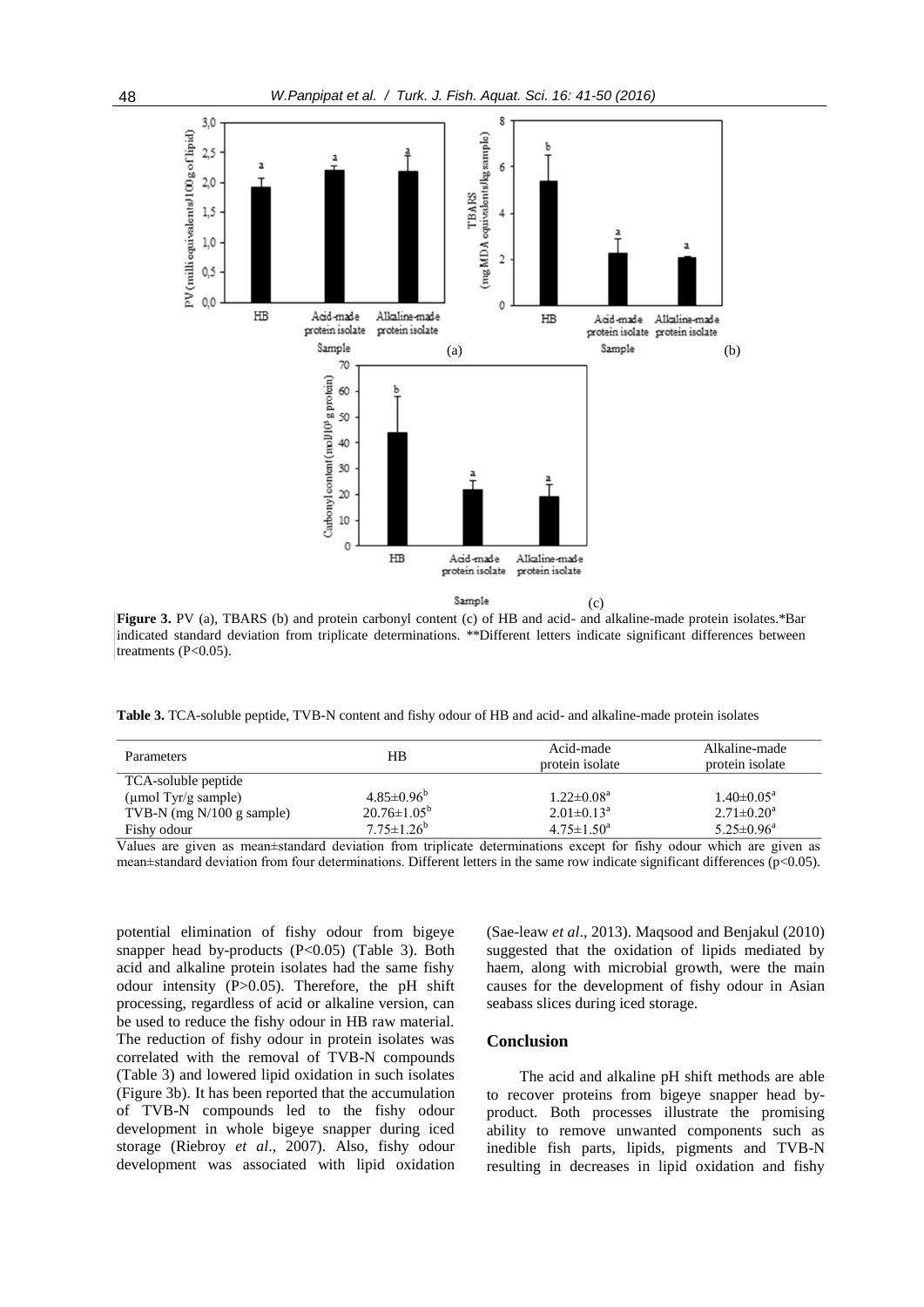odour intensity as well as an improved whiteness. However, the isolated proteins underwent some biochemical changes related to the denaturation like decreases in reactive SH content and ATPase activity. Such changes would show either negative or positive effect on protein functionalities. Therefore, the effect of pH shift processing on functional properties of protein isolates will further be investigated.

### **Acknowledgement**

Financial support from office of the higher education commission under HERP 2015 programme was acknowledged.

#### **References**

- AOAC. 2000. Official Methods of Analysis, 16th edition, Association of Official Analysis Chemists, Washington, DC.
- Asgharzadeh, A., Shabanpour, B., Aubourg, S.P. and Hosseini, H. 2010. Chemical changes in silver carp (*Hypophthalmichthys molitrix*) minced muscle during frozen storage: Effect of a previous washing process. Grasas y Aceites, 61: 95-101. doi: 10.3989/gya.087109
- Bates, L., Ames, J.M., Mac Dougall, D.B. and Taylor, P.C. 1998. Laboratory reaction cell to model Maillard reaction colour development in a starch-glucoselysine system. Journal of Food Science, 63: 1991- 1996. doi: 10.1111/j.1365-2621.1998.tb15840.x
- Bechtel, P.J., Sathivel, S. and Oliveira, A.C.M. 2006. Production and characterization of alkali extracted protein powders from pollock and salmon heads. Second Joint Trans-Atlantic Fisheries Technology Conference. 2006 Oct 29. Quebec City, Canada: Trans-Atlantic Fisheries Technology (AFTC), West European Fish Technologists Assn. (WEFTA).
- Benjakul, S., Seymour, T.A., Morrissey, M.T. and An, H. 1997. Physicochemical changes in Pacific whiting muscle proteins during iced storage. Journal of Food Science, 62: 729-733. doi: 10.1111/j.1365-2621.1997.tb15445.x
- Buege, J.A. and Aust, S.D. 1978. Microsomal lipid peroxidation methods. Methods in Enzymology, 52: 302-310. doi: 10.1016/S0076-6879(78)52032-6
- Chaijan, M., Benjakul, S., Visessanguan, W. and Faustman, C. 2005. Changes of pigments and colour in sardine (*Sardinella gibbosa*) and mackerel (*Rastrelliger kanagurta*) muscle during iced storage. Food Chemistry, 93: 607-617. Doi: 10.1016/j.foodchem.2004.10.035
- Chaijan, M. and Undeland, I. 2015. Development of a new method for determination of total haem protein in fish muscle. Food Chemistry, 173: 1133-1141. doi: 10.1016/j.foodchem.2014.11.010
- Chen, H.H., Chiu, E.M. and Huang, J.R. 1997. Colour and gel forming properties of horse mackerel (*Trachurus japonucus*) as related to washing conditions. Journal of Food Science, 62: 985-991. doi: 10.1111/j.1365- 2621.1997.tb15021.x
- Chen, Y.C. and Jaczynski, J. 2007. Protein recovery from rainbow trout (*Oncorhynchus mykiss*) processing byproducts via isoelectric solubilisation/precipitation

and its gelation properties as affected by functional additives. Journal of Agricultural and Food Chemistry, 55: 9079-9088. doi: 10.1021/jf071992w

- Cheng, J.-H. and Ockerman, H.W. 2004. Effect of ascorbic acid with tumbling on lipid oxidation of precooked roast beef. Journal of Muscle Foods, 15: 83-93. doi: 10.1111/j.1745-4573.2004.tb00713.x
- Chomnawang, C. and Yongsawatdigul, J. 2013. Protein recovery of tilapia frame by-products by pH-shift method. Journal of Aquatic Food Product Technology, 22: 112-120. doi: 10.1080/10498850.2011.629077
- Ellman, G.L. 1959. Tissue sulfhydryl groups. Archives of Biochemistry and Biophysics, 82: 70-77. doi: 6-90090(59)9861-0003/10.1016
- Fiske, C.H. and Subbarow, Y. 1925. The colourimetric determination of phosphorus. Journal of Biological Chemistry, 66: 375-400.
- Gehring, C.K., Gigliotti, J.C., Moritz, J.S., Tou, J.C. and Jaczynski, J. 2011. Functional and nutritional characteristics of proteins and lipids recovered by isoelectric processing of fish by-products and lowvalue fish - A review. Food Chemistry, 124: 422-431. doi: /10.1016j.foodchem.2010.06.078
- Gildberg, A. 2004. Digestive enzyme activities in starved pre-slaughter farmed and wild-captured Atlantic cod (*Gadus morhua*). Aquaculture, 238: 343-353. doi: 10.1016/S0044-8486(04)00210-8
- Hornsey, H.C. 1956. The colour of cooked cured pork. I. Estimation of nitric oxide-haem pigments. Journal of the Science of Food and Agriculture, 7: 534-540*.* doi: */10.1002jsfa.2740070804*
- Hultin, H.O. and Kelleher, S.D. 1999. Process for isolating a protein composition from a muscle source and protein composition. Advanced Protein Technologies Inc., assignee. US Pat. No. 6,005,073.
- Hultin, H.O. and Kelleher, S.D. 2000. Surimi processing from dark muscle fish. In J.W. Park (Ed.), Surimi and Surimi Seafood, Marcel Dekker, New York: 59-77.
- Kristinsson, H.G. 2002. Acid unfolding of flounder haemoglobin: Evidence for a molten globular state with enhanced pro-oxidative activity. Journal of Agricultural and Food Chemistry, 50: 7669-7676*.* doi: */10.1021jf0256788*
- Kristinsson, H.G. and Hultin, H.O. 2003. Changes in conformation and subunit assembly of cod myosin at low and high pH and after subsequent refolding. Journal of Agricultural and Food Chemistry, 51: 7187-7196*. doi: /10.1021jf026193m*
- Kristinsson, H.G. and Liang, T. 2006. Effect of pH-shift processing and surimi processing on Atlantic croaker (*Micropogonias undulates*) muscle proteins. Journal of Food Science, 7: 298-306. doi: 10.1111/j.1750- 3841.2006.00046.x
- Liu, G., Xiong, Y.L. and Butterfield, D.A. 2000. Chemical, physical, and gel-forming properties of oxidised myofibrils and whey- and soy protein isolates. Journal of Food Science, 65: 811-818. doi: 10.1111/j.1365- 2621.2000.tb13592.x
- Low, L.K. and Ng. C.S. 1978. Determination of peroxide value. In H. Hasegawa (Ed.), Laboratory Manual on Analytical Methods and Procedures for Fish and Fish Products, Marine Fisheries Research Department, Southeast Asian Fisheries Development Centre, Singapore: C7.1-C7.3.
- Lowry, O.H., Rosebrough, N.J., Farr, L.A. and Randall, R.J. 1951. Protein measurement with the Folin phenol